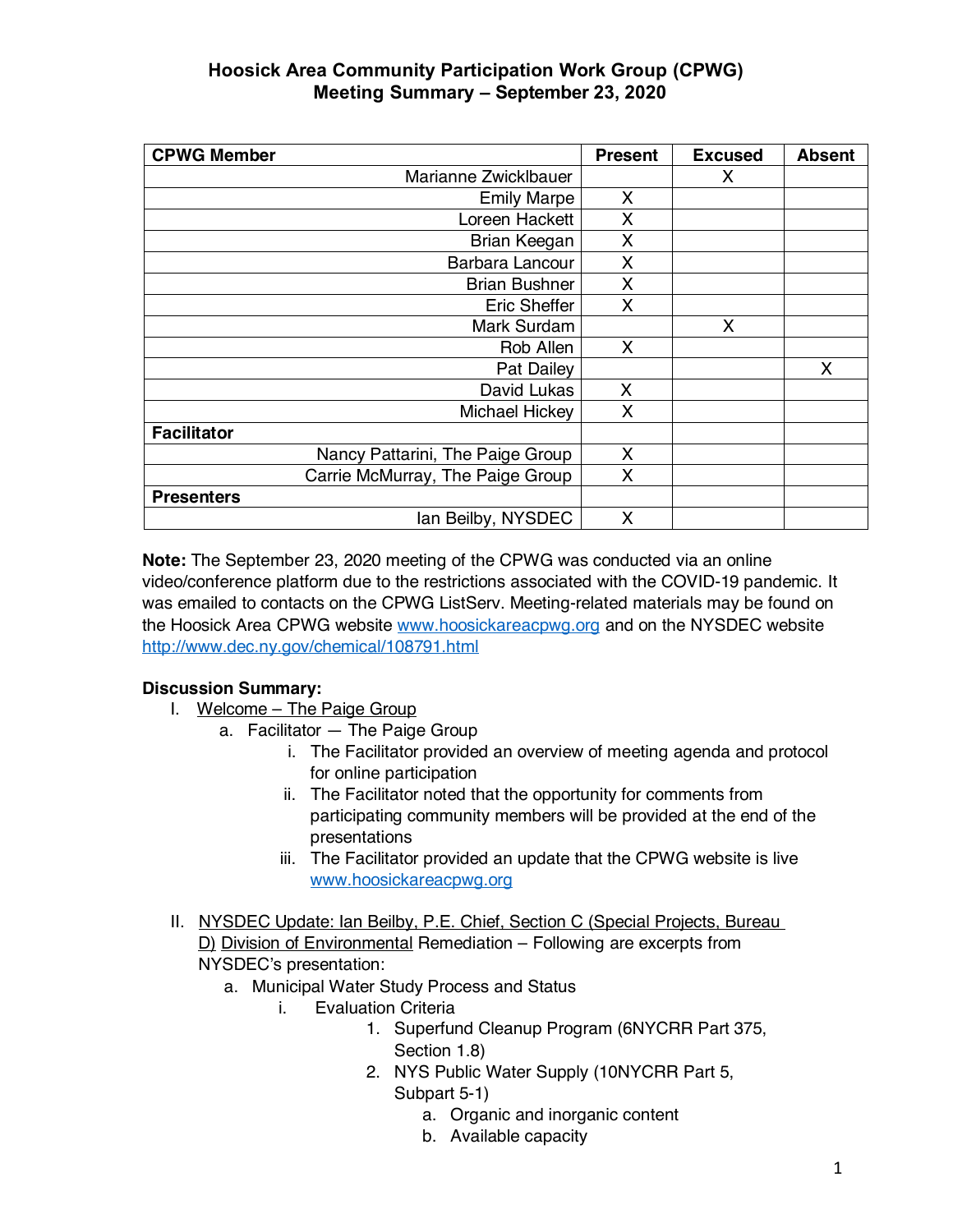- c. Redundancy
- d. Reporting
- ii. Recommended Standards for Water Works (Great Lakes – Upper Mississippi River Board of State and Provincial Public Health and Environmental Managers, A.K.A. "Ten States Standards")
	- 1. Part 1 Submission of Plans, "Engineer's Report"
	- 2. Criteria based on:
		- a. Reliability of sustained volume of available water
		- b. Water to be delivered to consumers will meet current requirements of the reviewing authority (NYS) with respect to (chemical, biological, etc.)
		- c. Source options close to end users are preferred
- ii. Superfund Evaluation Criteria
	- 1. Threshold Criteria Criteria that MUST be satisfied in order for an alternative to be considered for selection
	- 2. Overall protection of human health and the environment:
		- a. Groundwater/Surface Water/Soil/Air
		- b. Sensitive populations
		- c. Ecological resources
	- 3. Compliance with applicable standards, criteria, and guidance (SCGs)
	- 4. Balancing Criteria
		- a. Short-term effectiveness
		- b. Long-term effectiveness and permanence
		- c. Reduction of toxicity, mobility, or volume through treatment
		- d. Implement ability
		- e. Cost
	- 5. Modifying Criteria
		- a. Community Acceptance determined by public comments and documented in a "Responsive Summary" published with the Record of Decision (ROD)
- b. CPWG Questions/Comments
	- i. Q: The data will indicate if an option is viable or not, correct? A: Correct. If the data indicates that something is amiss, the established criteria will dictate the path forward for a specific option.
	- ii. Q: Do you expect COVID-19 to impact the timeframe? A: No, we do not anticipate any impact to the timeframe due to COVID-19.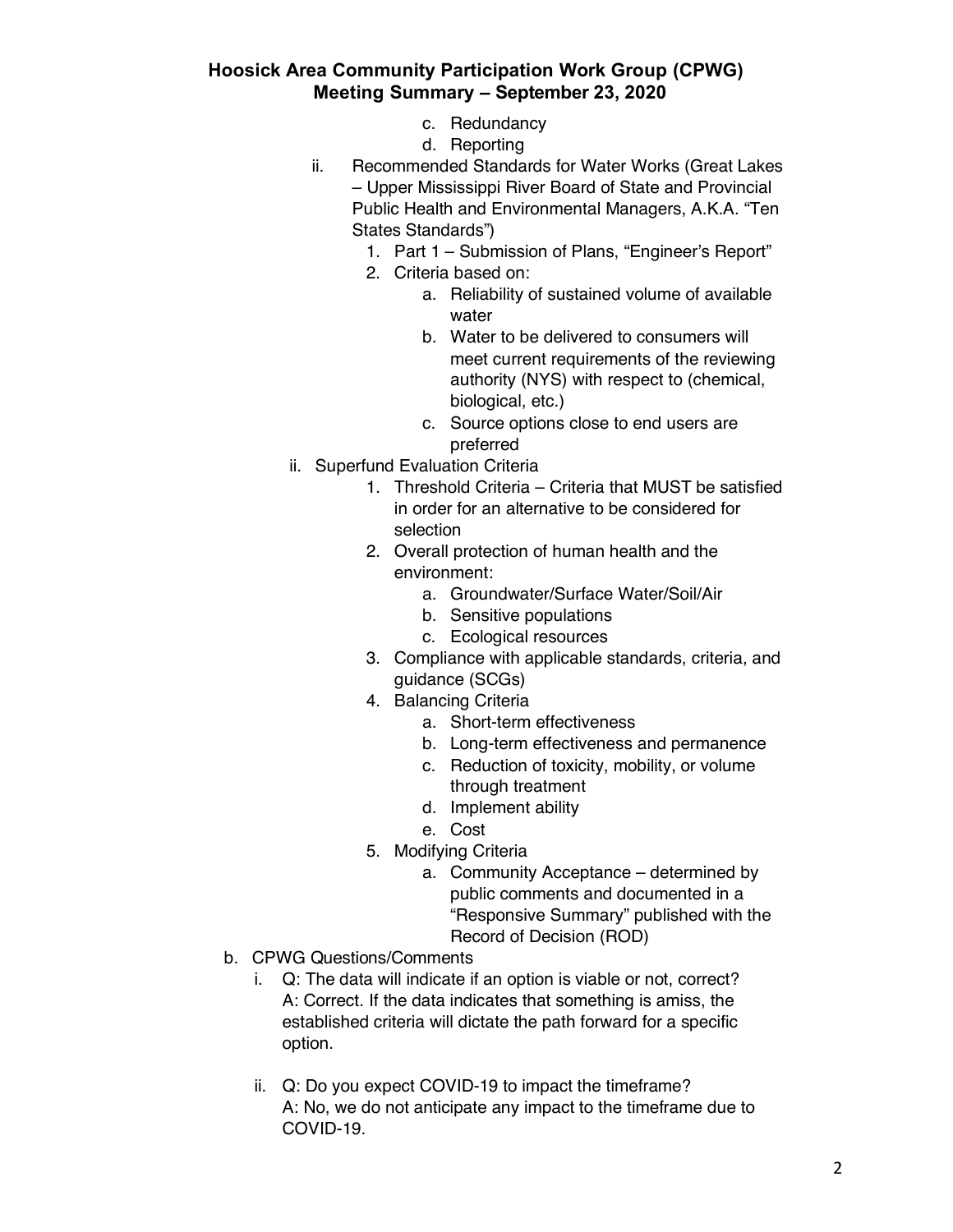- iii. Q: What is the expected timeframe once public comments are compiled for the final decision? A: Once the Proposed Remedial Action Plan (PRAP) is released, the Record of Decision is typically released in 2 to 3 months.
- iv. Q: Will the option to keep the GAC in place be in all of the options? A: Yes, all options will include a provision to keep the GAC in place.
- v. C: In an effort to address ongoing concerns related to air emissions, the CPWG is currently working on obtaining additional input and sources for information and quantitative data. R: NYSDEC is currently working with the EPA on methods to collect and analyze data related to air emissions.
- vi. Q: We are concerned that we are still being exposed to harmful chemicals like C6, C4, etc. What controls can be put into place to eliminate these exposures? A: Current information does not seem to indicate a concern for potential exposures. However, a thermal Oxidation unit on the Saint-Gobain facility is a possibility.
- vii. Q: The emission test the EPA conducted was qualitative, not quantitative, correct? A: Correct. ORD's report will be able to provide estimated concentration results for the TFE and VOC analyses of the SUMMA cannister emissions samples collected at the Saint-Gobain McCaffrey Street facility. This report is expected to be submitted to NYSDEC in the coming days.
- viii. Q: When COVID-19 happened, industry reporting requirements were lifted. Did this affect local industry in Hoosick and is this still the case or have the reporting requirements been reinstated? A: EPA will look into this and follow up with the CPWG.
- ix. Q: A 2014 DES report specific to Saint-Gobain facility in New Hampshire provided information related to many of our questions. Why can't we get the same information here? A: Questions and concerns related to current facility operations should be discussed with industry. The NYSDEC will help facilitate a meeting with industry and the CPWG.
- x. Q: Europe is banning the use of PFOS/PFAS requiring Saint-Gobain to identify another manufacturing process. Why can't this be done here, too? A: The CPWG agreed to address this topic with industry. NYSDEC